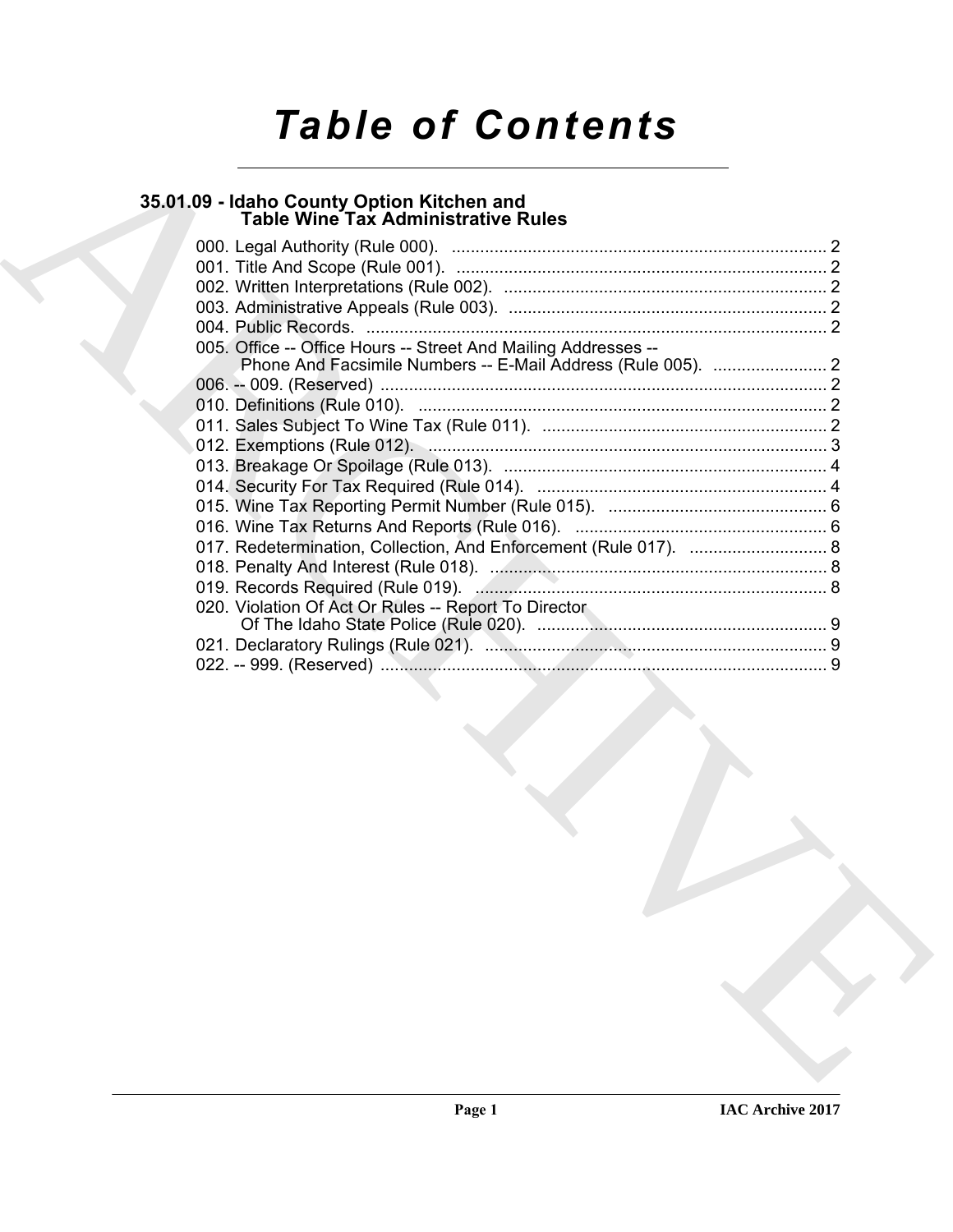#### **IDAPA 35 TITLE 01 CHAPTER 09**

#### <span id="page-1-0"></span>**35.01.09 - IDAHO COUNTY OPTION KITCHEN AND TABLE WINE TAX ADMINISTRATIVE RULES**

#### <span id="page-1-1"></span>**000. LEGAL AUTHORITY (RULE 000).**

In accordance with Section 63-105 and 23-1323, Idaho Code, the State Tax Commission shall promulgate rules implementing the provisions of the Idaho County Option Kitchen and Table Wine Act. (7-1-98)

#### <span id="page-1-2"></span>**001. TITLE AND SCOPE (RULE 001).**

These rules shall be cited as IDAPA 35.09.01, "Idaho County Option Kitchen and Table Wine Tax Administrative Rules." These rules shall be construed to reach the full jurisdictional extent of the state of Idaho's authority to impose a tax on a per gallon basis upon all wine sold or disposed of by a distributor in Idaho. (7-1-93)

#### <span id="page-1-3"></span>**002. WRITTEN INTERPRETATIONS (RULE 002).**

This agency has written statements as defined in Section 67-5201(19)(b)(iv), Idaho Code, which pertain to the interpretation of the rules of this chapter or to the documentation of compliance with the rules of this chapter. To the extent that such documents are not confidential by statute or rule, the documents are available for public inspection and copying at the main office of the State Tax Commission. See Rule 005 of these rules for the main office address.  $(3-15-02)$ 

#### <span id="page-1-4"></span>**003. ADMINISTRATIVE APPEALS (RULE 003).**

This chapter does allow administrative relief of the provisions outlined herein under Section 63-3049, Idaho Code. (7-1-93)

#### <span id="page-1-5"></span>**004. PUBLIC RECORDS.**

The records associated with this chapter are subject to the provisions of the Idaho Public Records Act, Chapter 1, Title 74, Idaho Code, to the extent that these documents are not confidential under Sections 63-3076, 63-3077, or 74-<br>101 through 74-126, Idaho Code. (3-15-02) 101 through  $74-126$ , Idaho Code.

#### <span id="page-1-6"></span>005. OFFICE -- OFFICE HOURS -- STREET AND MAILING ADDRESSES -- PHONE AND **FACSIMILE NUMBERS -- E-MAIL ADDRESS (RULE 005).**

**SAO 1.89 - IDANO COUNTY OF TIG[H](http://www.tax.idaho.gov)T AND THE E[V](mailto:taxrep@tax. idaho.gov)ALUATION TRAFFIC ROW COMMISSION CONTINUES IN A SURVEY ON A SURVEY ON THE CONTINUES IN A SURVEY OF THE CONTINUES IN A SURVEY OF THE CONTINUES IN A SURVEY OF THE CONTINUES IN A SU 01. Main Office**. The State Tax Commission main office is located at 800 Park Blvd., Plaza IV, Boise, Idaho 83712-7742. The correspondence mailing address is P.O. Box 36, Boise, Idaho 83722-0410. The State Tax Commission's Website is www.tax.idaho.gov. The telephone number for Taxpayer Services is (208) 334-7660, or toll free 1-800-972-7660, and the facsimile number is (208) 334-7846. The State Tax Commission's e-mail is taxrep@tax. idaho.gov. Main Office hours are from 8 a.m. to 5 p.m. Monday through Friday except for legal holidays. (3-15-02)

**02. Regional Field Offices**. The address and phone number for each regional field office is listed in IDAPA 35.02.01.005, "Tax Commission Administration and Enforcement Rules," Rule 005. (3-15-02)

**Hearing Impaired**. Hearing impaired individuals may contact any State Tax Commission office by elay Service Number 1-800-377-3529. using the Idaho Relay Service Number 1-800-377-3529.

#### <span id="page-1-7"></span>**006. -- 009. (RESERVED)**

#### <span id="page-1-10"></span><span id="page-1-8"></span>**010. DEFINITIONS (RULE 010).**

<span id="page-1-11"></span>**01. Disposition**. Disposition, for the purpose of these rules, shall mean any diminution, reduction, dispensation, or depletion of wine from inventory due to any sale, transfer, loss, breakage, spoilage or any other cause<br>(3-30-07) or means.  $(3-30-07)$ 

<span id="page-1-12"></span>**02.** Wine Direct Shipper. A wine direct shipper is a winery that has been issued a permit by the Idaho ice to ship wine directly to residents of Idaho. State Police to ship wine directly to residents of Idaho.

#### <span id="page-1-13"></span><span id="page-1-9"></span>**011. SALES SUBJECT TO WINE TAX (RULE 011).**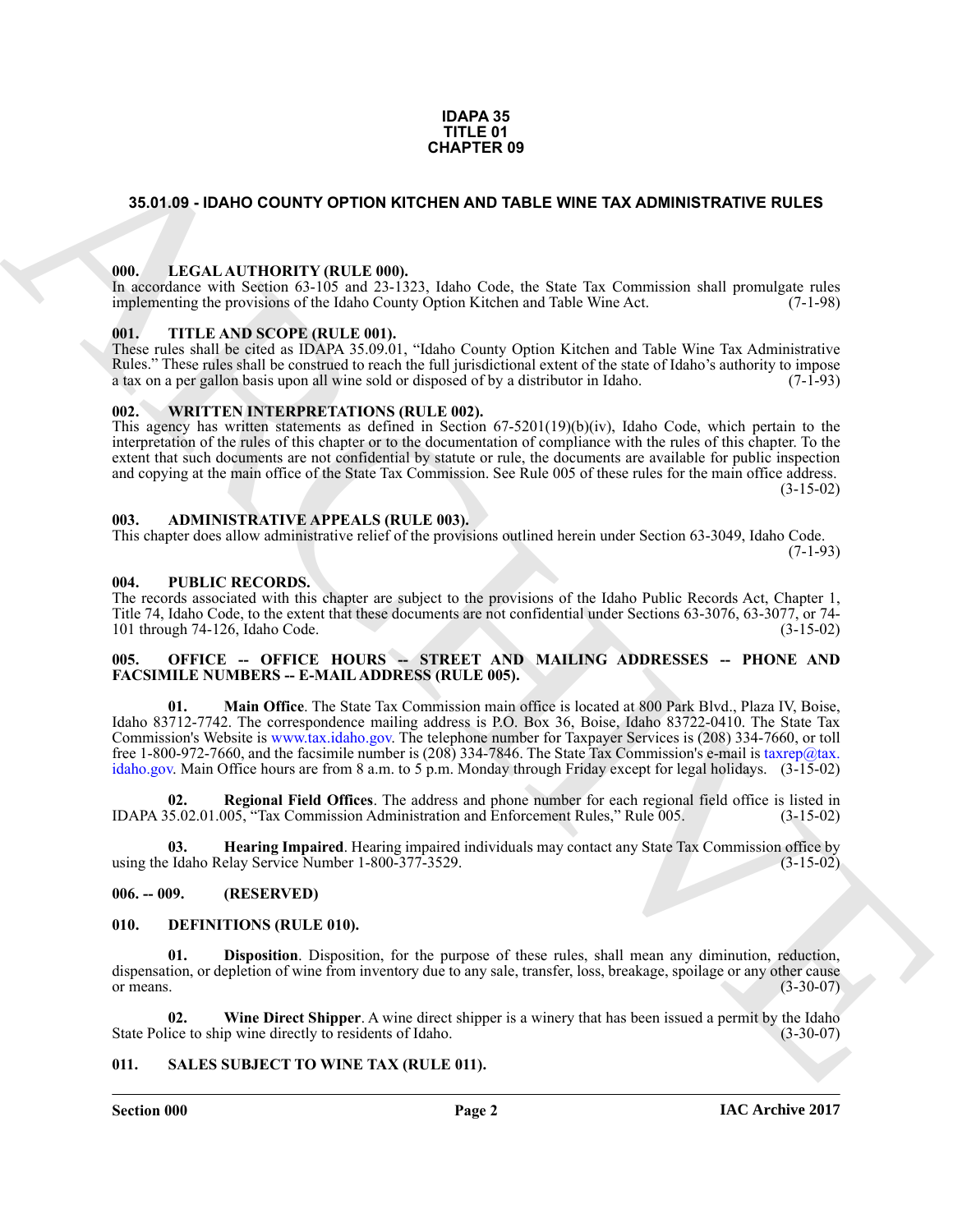<span id="page-2-9"></span>**01. In General**. Section 23-1319, Idaho Code, imposes an excise tax per gallon basis upon all wine sold or disposed of by a distributor in Idaho. (7-1-93)

<span id="page-2-8"></span>**02. Imposition**. All of the terms defined in Section 23-1303, Idaho Code, apply to the assessment of the excise taxes provided in Section 23-1319, Idaho Code. (7-1-93)

**a.** All wine distributors, as defined in Sections 23-1303(d) and (g), Idaho Code, and wine direct shippers as defined in Section 23-1309A, Idaho Code are required to collect and to pay the excise taxes imposed by Section 23-1319, Idaho Code. (3-30-07)

**b.** Any vintner, winery, producer or manufacturer of wine within Idaho shall be considered a wine importer within the meaning of the definitions provided in Sections 23-1303(e) and (h), Idaho Code, for the purpose of administration of the excise tax as imposed by Section 23-1319, Idaho Code. However, to ensure payment of taxes on wine, any entity holding a winery license shall be considered a distributor to the extent of any dispositions from such winery for the purpose of resale or consumption in, by, or through any retail facilities including, tasting rooms on or near the winery's premises. on or near the winery's premises.

References to the Act as used in these rules, are to the County Option Kitchen and Table Wine Act,<br>23. Idaho Code. (7-1-93) Chapter 13, Title 23, Idaho Code.

**d.** Ales, strong beer, new beer, or any other alcoholic beverages containing a greater percentage of alcohol by weight than specified in Section 23-1002, Idaho Code, shall be taxed as if they were wine, as defined under Chapter 13, Title 23, Idaho Code.

<span id="page-2-7"></span>**e.** Premixed cocktails having an alcoholic content of fourteen percent (14%) or less by volume shall as wine. (7-1-93) be taxed as wine.

Sinte Tax Commission<br>
Units of Commission Christian Control and Columbus and the Columbus and the Sinte Distribution (see Figure 2013)<br>
Sinte Since all the Columbus AIRC (1988) and Columbus and Columbus and Columbus and A **03. Every Disposition is a Sale**. Every disposition of wine by a distributor to a retailer or consumer shall constitute a sale of wine for resale or consumption in this state, whether said sale is made within or without this state, and the distributor shall be liable for the payment of taxes on such sales. Wine direct shippers are liable for payment of wine tax imposed by Chapter 13, Title 23, Idaho Code as well as the sales and use taxes imposed by Chapter 36, Title 63, Idaho Code on all shipments of wine to Idaho residents. Any person making sales or dispositions of wine, whether licensed as a distributor or not, shall be liable for the taxes on such sale or disposition of wine for which no tax under the Act has otherwise been collected.

<span id="page-2-6"></span>**04. All Sales Presumed Taxable**. Every sale or disposition of a distributor's inventory shall be presumed to be a taxable sale, except as such disposition is allowed as an exemption by the Act and these rules.

(7-1-93)

#### <span id="page-2-1"></span><span id="page-2-0"></span>**012. EXEMPTIONS (RULE 012).**

<span id="page-2-2"></span>**01. Burden of Proof**. The burden of proving any exemption, deduction, credit, or refund allowed by nd these rules is upon the person claiming it. (7-1-93) the Act and these rules is upon the person claiming it.

<span id="page-2-5"></span>**02. Wholesale Sales of Wine Outside This State**. Every resale of wine by a distributor or winery for the purpose of and resulting in export of wine from this state for resale outside this state is exempt from tax on wine.  $(3-20-14)$ 

<span id="page-2-3"></span>**03. Sales By Wine Direct Shippers Outside This State**. If an Idaho wine direct shipper is licensed as a wine direct shipper in another state, sales of wine by the wine direct shipper to a resident of that state and delivered to a location in that state are exempt from Idaho tax on wine. (3-20-14)

<span id="page-2-4"></span>**Sales to Purchasers on Military Reservations**. Sales to authorized purchasers on military reservations for the purpose of and resulting in sale or consumption on such reservation are exempt from tax on wine.  $(3-20-14)$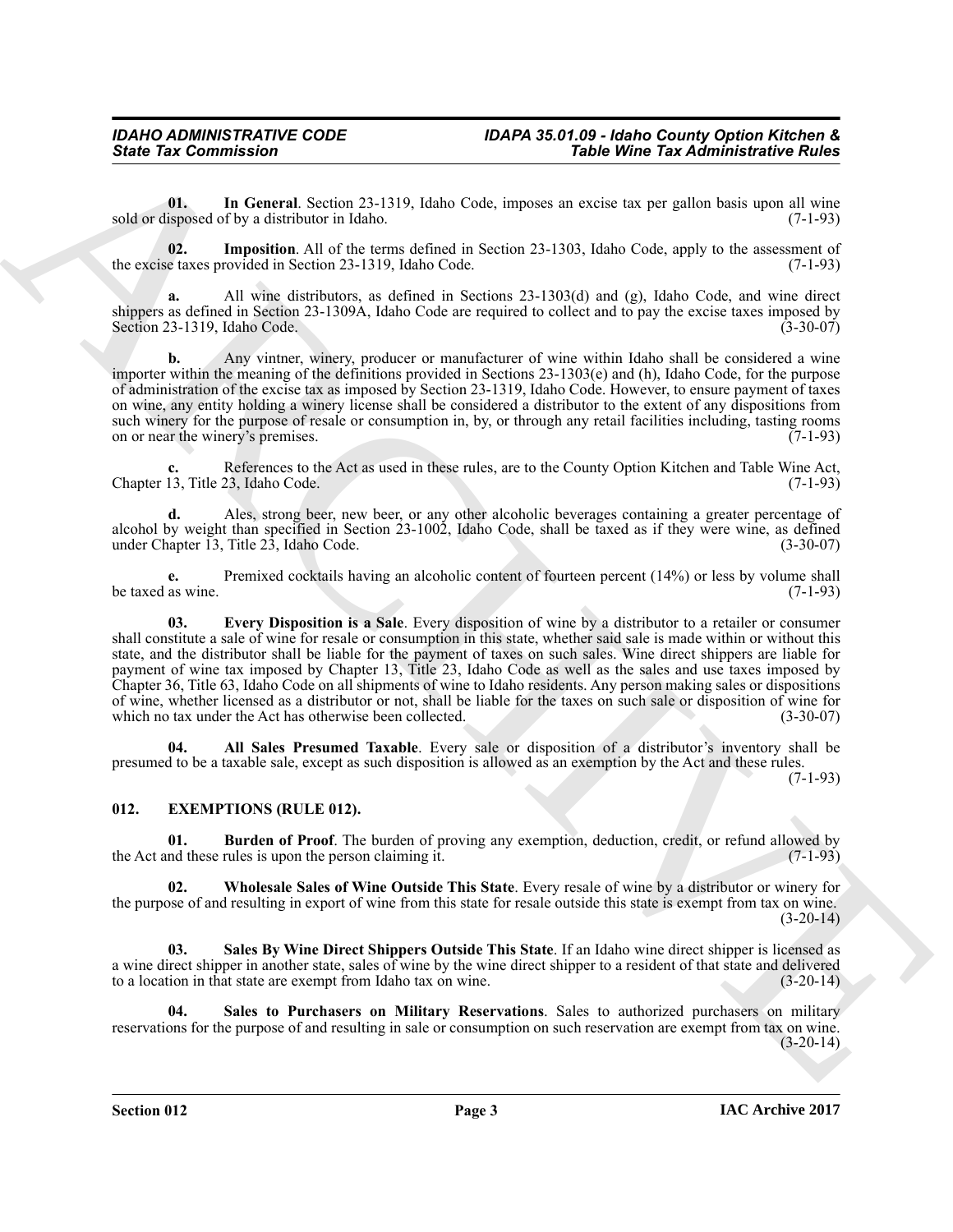<span id="page-3-6"></span>**05. Sales to Idaho State Liquor Dispensary**. Sales of wine to the Idaho State Liquor Dispensary are exempt from tax on wine.

<span id="page-3-5"></span>**06. Dispositions From One Distributor to Another**. Any disposition of wine by transfer or sale or any other means from one (1) distributor to another distributor is exempt. (3-20-14)

#### <span id="page-3-3"></span><span id="page-3-2"></span><span id="page-3-0"></span>**013. BREAKAGE OR SPOILAGE (RULE 013).**

Since Tax Commission 2 and the Universe Disputement, Since Universe Disputement, Since Universe Disputement, Since Universe Disputement, Since Universe Disputement (Application 2 and the Universe Disputement of the Univer **01. Damage or Spoilage**. When a wine container has been damaged or when wine becomes spoiled or has otherwise become unfit for sale, the distributor may claim a deduction of up to seventy-five one hundredths of one percent (.75%) of the total inventory purchases during the month in which the breakage or spoilage occurred without requiring written approval from the Tax Commission. The taxpayer must maintain adequate records to verify actual breakage or spoilage claimed. actual breakage or spoilage claimed.

**a.** The Commission may at any time disallow the use of this method for any taxpayer. The Commission shall notify the taxpayer in writing that future destructions of breakage or spoilage will require written approval from the Commission. (7-1-93) approval from the Commission.

**b.** Any taxpayer who has received such written notice from the Commission must file a Request for struction. Form WB-403, as set forth in Subsection 013.02 of this rule. (7-1-93) Wine Destruction, Form  $\overline{WB}$ -403, as set forth in Subsection 013.02 of this rule.

<span id="page-3-4"></span>**02. Request for Wine Destruction**. If the breakage or spoilage exceeds seventy-five one hundredths of one percent (.75%) of the total inventory purchases for the month, or the taxpayer has received written notice as discussed in Subsection 013.01.a. of this rule, the taxpayer must file a Request for Wine Destruction, Form WB-403, with the Commission ten (10) days prior to the proposed destruction date. (7-1-93)

**a.** The taxpayer must receive written approval from the Commission prior to destruction of any referred to on the request. (7-1-93) products referred to on the request.

**b.** The Commission reserves the right to be present to observe the destruction of the wine and further reserves the right to delay the destruction until such time as an appointment can be arranged for the Commission or its representative to witness such destruction. (4-2-08) representative to witness such destruction.

A credit for the amount of tax represented by the destroyed wine may be claimed by the taxpayer written approval from the Commission to destroy unfit wine. (7-1-93) who has received written approval from the Commission to destroy unfit wine.

#### <span id="page-3-7"></span><span id="page-3-1"></span>**014. SECURITY FOR TAX REQUIRED (RULE 014).**

<span id="page-3-10"></span>**01. Security for Payment of Tax**. Each person liable for payment of the taxes provided by Chapter 13, Title 23, Idaho Code, shall at all times have in effect and on file with the State Tax Commission security for payment of the excise tax. The security shall be in the form and an amount acceptable to the State Tax Commission, shall be payable to the State Tax Commission, and shall be conditioned upon remittance of all taxes imposed on wine by this state for which such person shall be liable, including any penalty and interest. (7-1-98)

<span id="page-3-8"></span>**02.** Amount of Security. The amount of the security shall be three (3) times the amount of the tax due on an average monthly wine tax return, using the previous twelve (12) month period as a base. In the case of a taxpayer who is habitually delinquent in the submission of returns or payment of the tax, the amount of the security shall be five (5) times the average monthly tax due. (7-1-98)

<span id="page-3-11"></span>Security Requirement Excused. A distributor, winery, or wine direct shipper having an average wine tax liability of one hundred dollars (\$100) or less per month and having established a six (6) month history of timely filing and payment of the tax may not be required to furnish security. (3-30-07)

**04.** Security for a New Distributor. When a new distributor, winery, or wine direct shipper applies for a permit number as required by Rule 015 of these rules, security may be required. (3-30-07) a reporting permit number as required by Rule 015 of these rules, security may be required.

<span id="page-3-9"></span>**a.** If a wine tax reporting history is available from a previous ownership, the security required will be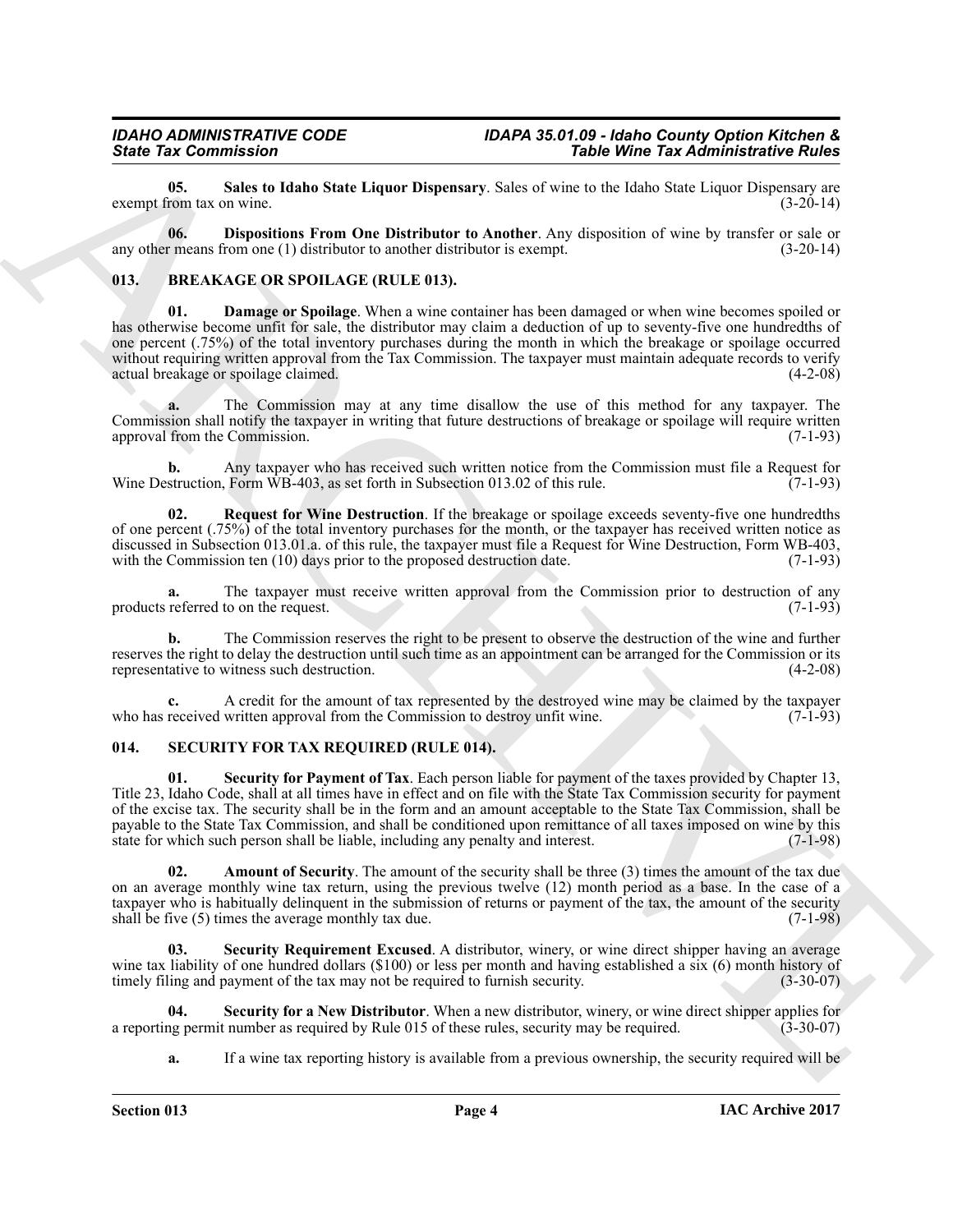#### *IDAHO ADMINISTRATIVE CODE IDAPA 35.01.09 - Idaho County Option Kitchen & State Tax Commission Table Wine Tax Administrative Rules*

based on the most recent twelve (12) month history of the prior ownership. (7-1-93)

**b.** If there is no wine tax reporting history available from a previous ownership of the business, the new distributor, winery, or wine direct shipper shall furnish security in the amount of one thousand dollars (\$1,000), unless the taxpayer can establish to the satisfaction of the State Tax Commission that a lesser amount should apply. After a six (6) month period of filing history has been established, the security will be reviewed by the State Tax<br>Commission and adjusted accordingly. Commission and adjusted accordingly.

<span id="page-4-2"></span>**05. Types of Security**. A person required to post security may, instead of posting a surety bond, deposit with the State Tax Commission any of the following alternatives equivalent to the amount of the bond required:

 $(4-4-13)$ 

**a.** Lawful money of the United States. Cash bonds must be submitted as a cashier's check, money order, or other certified funds which are payable to the "Idaho State Tax Commission." A cash bond will not accrue interest. The State Tax Commission will cash the funds and hold the money for the duration the taxpayer holds a permit.  $(4-4-13)$ 

**b.** Letters of credit. Irrevocable letters of credit, not exceeding the federally insured amount, issued by a financial institution doing business in Idaho and federally insured, made to the benefit of the "Idaho State Tax Commission." The terms of the letter of credit must allow the State Tax Commission to make demand directly against the issuer of the letter of credit for any taxes, penalties, and interest due and unpaid, upon which the taxpayer's rights to appeal have expired, and for which the letter of credit was submitted to secure. (4-4-13) to appeal have expired, and for which the letter of credit was submitted to secure.

The letter must include the name of the issuing institution, taxpayer's name, effective date, expiration date and place, dollar amount covered, terms of the letter, letter number, and authorized signature.

(4-4-13)

**c.** Time Certificates of Deposit (CD). Automatically renewable time certificates of deposit, not exceeding the federally insured amount, issued by a financial institution doing business in Idaho and federally insured, made in the name of the depositor, payable to the "Idaho State Tax Commission," and containing the provisions that interest earned shall be payable to the depositor. The State Tax Commission will hold the CD. If the financial institution holds the actual CD or does not issue a certificate, a verification form is required by the State Tax Commission confirming the CD. The form may be obtained from the State Tax Commission. (4-4-13)

Since Tax Commission<br>
Youke Wine Tax Administrative Filips and haloes of the pass exaction a receiver and commission for haloes and<br>
Halo and the second technique in the second state of the second state of the base of the **d.** Joint Savings Account. Joint savings accounts, not exceeding the federally insured amount, at a financial institution doing business in Idaho and federally insured. The joint savings account should be issued in the name of the taxpayer and the "Idaho State Tax Commission." Evidence of the insured account must be delivered to the State Tax Commission. The taxpayer will be notified by the State Tax Commission of any increases in bonding when it becomes necessary. The taxpayer may send a check to cover the difference which will be deposited in the joint savings account. The interest accrued on the account is the taxpayer's. The terms of the joint savings account agreement must include the following:

<span id="page-4-0"></span>i. No Automatic Teller Machine (ATM) card may be issued to the account; and (4-4-13)

ii. Withdrawals require both signatures of the parties of the joint account or the signature of the Idaho (4-4-13) State Tax Commission alone.

**06. Petition to Waive Security Deposit**. Other than as provided in Subsection 014.03 of this rule, a security shall be required in all instances, unless the State Tax Commission, upon petition by the taxpayer, determines after examination of the taxpayer's books and records that a security is not required. (7-1-98) after examination of the taxpayer's books and records that a security is not required.

#### <span id="page-4-1"></span>**07. Taxpayer Petition for Release from Security Requirement**. (7-1-93)

**a.** The State Tax Commission will release a taxpayer from the posting of a security if the taxpayer has filed all wine tax returns including supplemental schedules on a timely basis for the preceding twenty-four (24) month period, and the taxpayer has paid all wine tax due for the preceding twenty-four (24) month period on a timely<br>(7-1-98) basis. (7-1-98)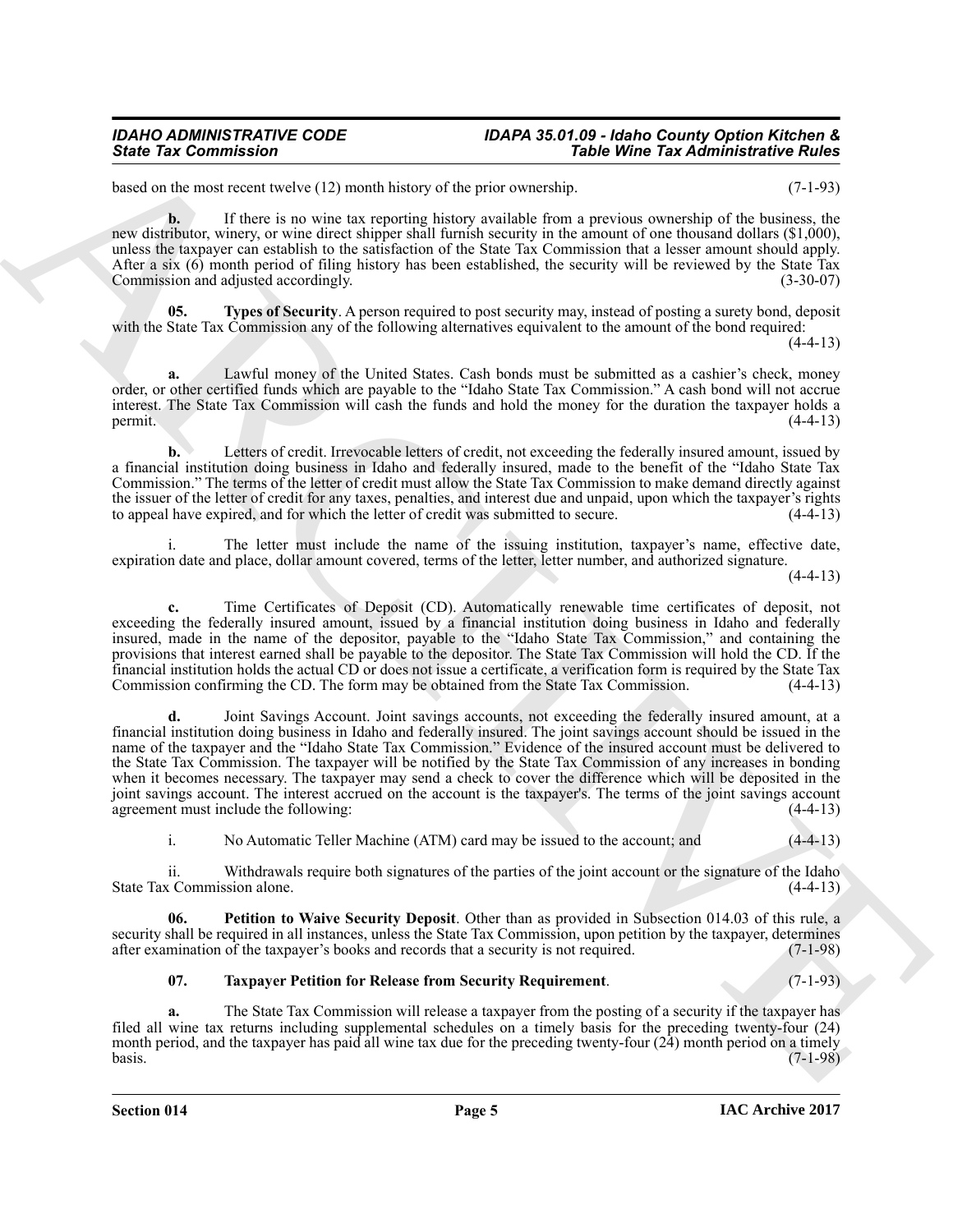**b.** Upon petition from the taxpayer, the State Tax Commission will review the filing record of the taxpayer and, if determined necessary, within sixty (60) days examine the books and records of the taxpayer. The State Tax Commission will, no later than ninety (90) days from the date of receipt of the taxpayer's petition, advise the taxpayer of its determination and the reasons therefore. (3-30-07)

**c.** If at any time after release of a security requirement the taxpayer becomes delinquent for any period in either the filing of returns or the payment of the tax as set forth in Subsection 014.07.a. of this rule, the State Tax Commission may make immediate demand that a security be posted with the State Tax Commission. (7-1-98)

Since Yac Commission "Yable Wine Yack Commission" "Yable Wine Yack Commission will everywhere the expectation of the strength of the strength of the strength of the strength of the strength of the strength of the strength **d.** In the event that a petition for release of security is denied or a demand for posting of security is made by the State Tax Commission, notice shall be mailed to the taxpayer by certified mail. The notice shall include a statement of the reasons for the State Tax Commission's determination. If the taxpayer wishes to seek a redetermination of the State Tax Commission's decision, he must do so by filing a petition for redetermination in the manner set forth in Section 63-3045, Idaho Code. Such a petition for redetermination must be filed no later than thirty (30) days from the date upon which the notice of determination is mailed to or served upon the claiman (30) days from the date upon which the notice of determination is mailed to or served upon the claimant.

**e.** Failure to post security upon demand, notwithstanding Subsection 014.07.d. above, will be a violation of the rules promulgated by the State Tax Commission and may be immediately reported to the Director of the Idaho State Police, together with a request or petition that the Director initiate procedures to suspend or revoke the taxpayer's license. (3-15-02)

#### <span id="page-5-2"></span><span id="page-5-0"></span>**015. WINE TAX REPORTING PERMIT NUMBER (RULE 015).**

<span id="page-5-4"></span>**01. Permit Number Required**. Every winery located within this state, every wine distributor, and every wine direct shipper is required to obtain a wine tax reporting permit number before engaging in business. Application forms may be obtained from the State Tax Commission. No fee is required to obtain a wine tax number.  $(3-30-07)$ 

<span id="page-5-3"></span>**02. Permit Number Is Non-Assignable**. A wine tax reporting permit number is nonassignable. Upon any change of ownership, it shall be the responsibility of the permit holder to immediately give written notification to the State Tax Commission. (3-30-07) the State Tax Commission.

**a.** The notice shall set forth the date of closure, date of sale, or date of lease of the business. If a sale or notice must state the last day of operation and the name of the new owner or lessee. (7-1-93) lease, the notice must state the last day of operation and the name of the new owner or lessee.

**b.** If this information is not furnished to the State Tax Commission and the new owner or lessee continues operation of the business on the previous owner's wine tax reporting permit number without filing for and obtaining a new permit, the original permit holder may be held responsible for all tax liability incurred during the period that the new owner or lessee operated the business under the previous owner's permit. (3-30-07) period that the new owner or lessee operated the business under the previous owner's permit.

#### <span id="page-5-5"></span><span id="page-5-1"></span>**016. WINE TAX RETURNS AND REPORTS (RULE 016).**

<span id="page-5-6"></span>**01. Due Date of Reports**. Every person liable for the payment of taxes on wine and every person responsible for making reports to the Commission shall, on or before the 15th day of the month following the end of the reporting period, file a written report with the Commission showing all sales of wine for use or delivery within Idaho during the immediately preceding reporting period. Taxes payable with respect to such sale, distribution, or disposition shall be paid by the person liable therefor, at the time such report is filed. (3-29-10)

**a.** Monthly Filing Generally Required. All persons who pay wine tax are required to remit the tax to the state on a monthly basis unless a different reporting period is prescribed by the Commission. The remittance will include all wine tax due from the first through the last day of the preceding calendar month. (3-29-10)

**b.** Request to File Quarterly or Semiannually. Distributors or persons who owe six hundred dollars (\$600) or less per quarter and have established a satisfactory record of timely filing and payment of the wine tax may request permission to file quarterly or semiannually instead of monthly.  $(3-29-10)$ request permission to file quarterly or semiannually instead of monthly.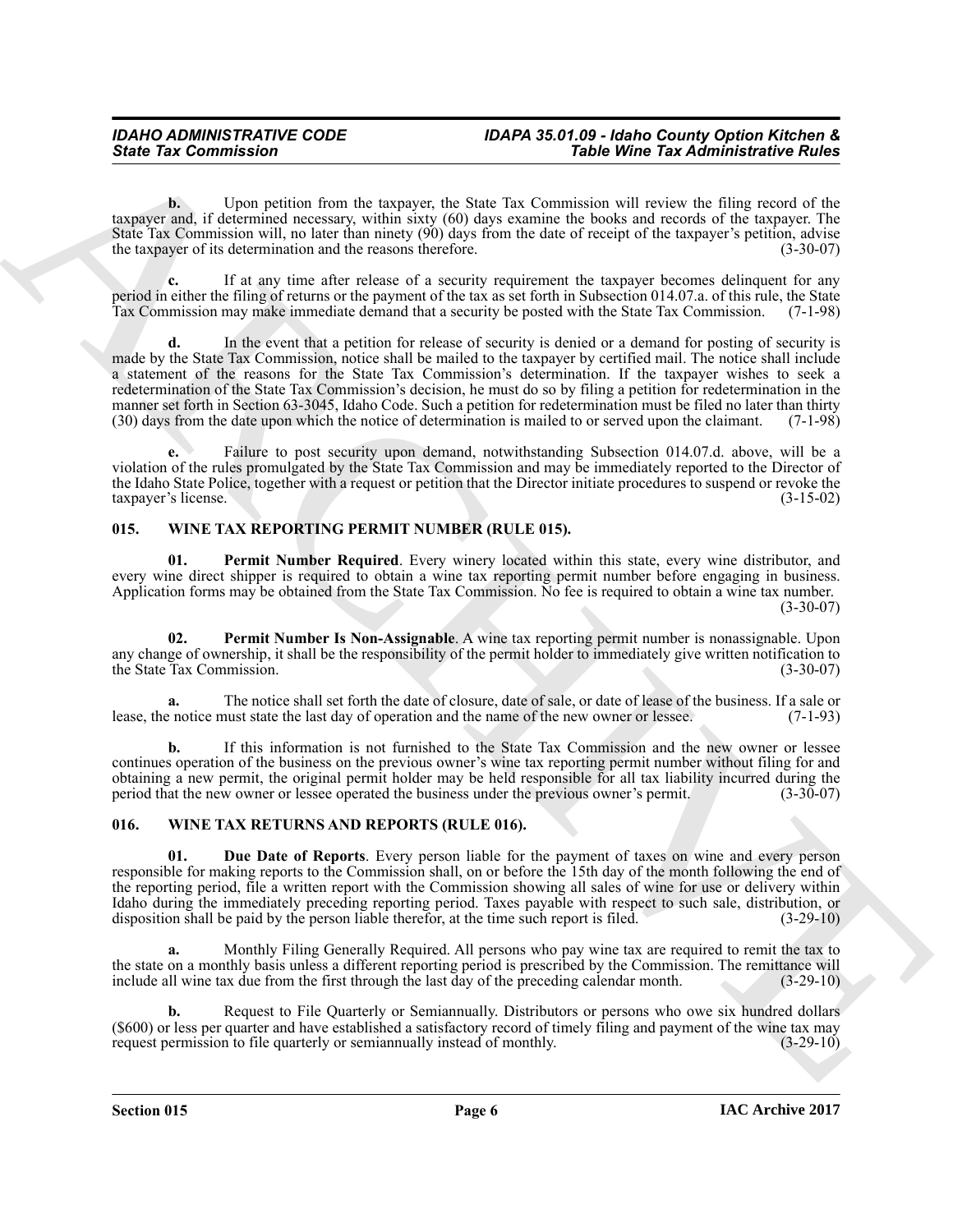#### *IDAHO ADMINISTRATIVE CODE IDAPA 35.01.09 - Idaho County Option Kitchen & State Tax Commission Table Wine Tax Administrative Rules*

#### <span id="page-6-2"></span><span id="page-6-0"></span>**03. Prescribed Forms**. (7-1-93)

<span id="page-6-1"></span>

|                  | The name, address, telephone number and permit number of the taxpayer.                                                               | $(3-30-07)$ |
|------------------|--------------------------------------------------------------------------------------------------------------------------------------|-------------|
| 11.              | Beginning and ending inventories.                                                                                                    | $(3-30-07)$ |
| $\cdots$<br>111. | Wine purchases made during the reporting period.                                                                                     | $(3-30-07)$ |
| $1V_{\odot}$     | Exempt sales and transfers including sales to in-state and out-of-state wholesalers and sales to<br>military or liquor dispensaries. | $(3-30-07)$ |

| <b>State Tax Commission</b>             |                                                                                  | <b>Table Wine Tax Administrative Rules</b>                                                                                                                                                                                                                                                                                                                                                                                                                                                                                                                                                                                                                                                                                          |                 |
|-----------------------------------------|----------------------------------------------------------------------------------|-------------------------------------------------------------------------------------------------------------------------------------------------------------------------------------------------------------------------------------------------------------------------------------------------------------------------------------------------------------------------------------------------------------------------------------------------------------------------------------------------------------------------------------------------------------------------------------------------------------------------------------------------------------------------------------------------------------------------------------|-----------------|
| c.                                      |                                                                                  | Request to File Annually. Wine direct shippers, distributors, or persons who have seasonal<br>activities may request permission to file annually. Approval of the request is at the discretion of the Commission and<br>is limited to taxpayers who have established a satisfactory record of timely filing and payment of the tax. (3-29-10)                                                                                                                                                                                                                                                                                                                                                                                       |                 |
| d.                                      |                                                                                  | Final Report. Whenever a taxpayer who is required to file returns under the Idaho County Option<br>Kitchen and Table Wine Act or these rules stops doing business, he must mark cancel on the last report he files. This<br>report ends the taxable year for wine tax purposes and constitutes the taxpayer's final report of wine tax liabilities.<br>The taxpayer must enclose his permit with his request for cancellation or send a written statement that the permit has<br>been destroyed. If the taxpayer continues business activity after filing a final report, he may be subject to liabilities or<br>penalties for failing to comply with the Idaho County Option Kitchen and Table Wine Act and these rules. (3-29-10) |                 |
| 02.                                     |                                                                                  | Weekend or Holiday Due Date. For purposes of this rule, if the 15th day of any month following<br>the end of a reporting period shall fall upon Saturday, Sunday or a legal holiday, then the due date for the report or the<br>payment of the taxes, or both, required by this Act shall be the first business day thereafter.                                                                                                                                                                                                                                                                                                                                                                                                     |                 |
| 03.                                     | <b>Prescribed Forms.</b>                                                         |                                                                                                                                                                                                                                                                                                                                                                                                                                                                                                                                                                                                                                                                                                                                     | $(7-1-93)$      |
|                                         |                                                                                  | All importers engaged in the sale or other disposition of wine imported into Idaho shall report all<br>sales and dispositions of wine on forms either provided by or approved by the Commission.                                                                                                                                                                                                                                                                                                                                                                                                                                                                                                                                    | $(3-29-10)$     |
| b.                                      |                                                                                  | Distributors of wine must report all additions to and sales or dispositions out of inventory, whether<br>taxable or tax exempt, using inventory reporting methods on forms provided by the Commission.                                                                                                                                                                                                                                                                                                                                                                                                                                                                                                                              | $(7-1-93)$      |
| c.                                      | winery are subject to tax at the time of withdrawal from the winery's inventory. | In-state distributors, wineries, vintners, producers or manufacturers shall use Form 1752 and<br>related forms to report withdrawals, sales, or other dispositions from inventory. Withdrawals from inventory for the<br>purpose of resale or consumption in, by, or through any tasting room or retail facilities owned or operated by the                                                                                                                                                                                                                                                                                                                                                                                         | $(3-30-07)$     |
| d.                                      |                                                                                  | All persons liable for wine tax must file a wine tax return provided by the State Tax Commission.<br>The returns must show the relevant information required for computing the amount of tax due, including: (3-30-07)                                                                                                                                                                                                                                                                                                                                                                                                                                                                                                              |                 |
| i.                                      |                                                                                  | The name, address, telephone number and permit number of the taxpayer.                                                                                                                                                                                                                                                                                                                                                                                                                                                                                                                                                                                                                                                              | $(3-30-07)$     |
| ii.                                     | Beginning and ending inventories.                                                |                                                                                                                                                                                                                                                                                                                                                                                                                                                                                                                                                                                                                                                                                                                                     | $(3-30-07)$     |
| iii.                                    | Wine purchases made during the reporting period.                                 |                                                                                                                                                                                                                                                                                                                                                                                                                                                                                                                                                                                                                                                                                                                                     | $(3-30-07)$     |
| iv.<br>military or liquor dispensaries. |                                                                                  | Exempt sales and transfers including sales to in-state and out-of-state wholesalers and sales to                                                                                                                                                                                                                                                                                                                                                                                                                                                                                                                                                                                                                                    | $(3-30-07)$     |
| V.                                      | Purchases and sales of wine in odd size containers.                              |                                                                                                                                                                                                                                                                                                                                                                                                                                                                                                                                                                                                                                                                                                                                     | $(3-30-07)$     |
| vi.                                     | Spoilage.                                                                        |                                                                                                                                                                                                                                                                                                                                                                                                                                                                                                                                                                                                                                                                                                                                     | $(3 - 30 - 07)$ |
| vii.                                    | Total taxable gallons.                                                           |                                                                                                                                                                                                                                                                                                                                                                                                                                                                                                                                                                                                                                                                                                                                     | $(3-30-07)$     |
| viii.                                   | Credits from previous periods, if any.                                           |                                                                                                                                                                                                                                                                                                                                                                                                                                                                                                                                                                                                                                                                                                                                     | $(3-30-07)$     |
| ix.                                     | Total tax due.                                                                   |                                                                                                                                                                                                                                                                                                                                                                                                                                                                                                                                                                                                                                                                                                                                     | $(3-30-07)$     |
| X.                                      | Penalty and interest due, if any.                                                |                                                                                                                                                                                                                                                                                                                                                                                                                                                                                                                                                                                                                                                                                                                                     | $(3-30-07)$     |
| 04.                                     |                                                                                  | <b>Requirements of a Valid Return</b> . A tax return or other documents required to be filed in<br>accordance with Section 23-1322, Idaho Code, and this rule must meet the conditions prescribed below. Those which<br>fail to meet these requirements are invalid. They may be rejected and returned to the taxpayer to be redone in<br>accordance with these requirements and refiled. A taxpayer who does not file a valid return will be considered to have<br>filed no return. A taxpayer's failure to properly file in a timely manner may cause certain penalties to be imposed by                                                                                                                                          |                 |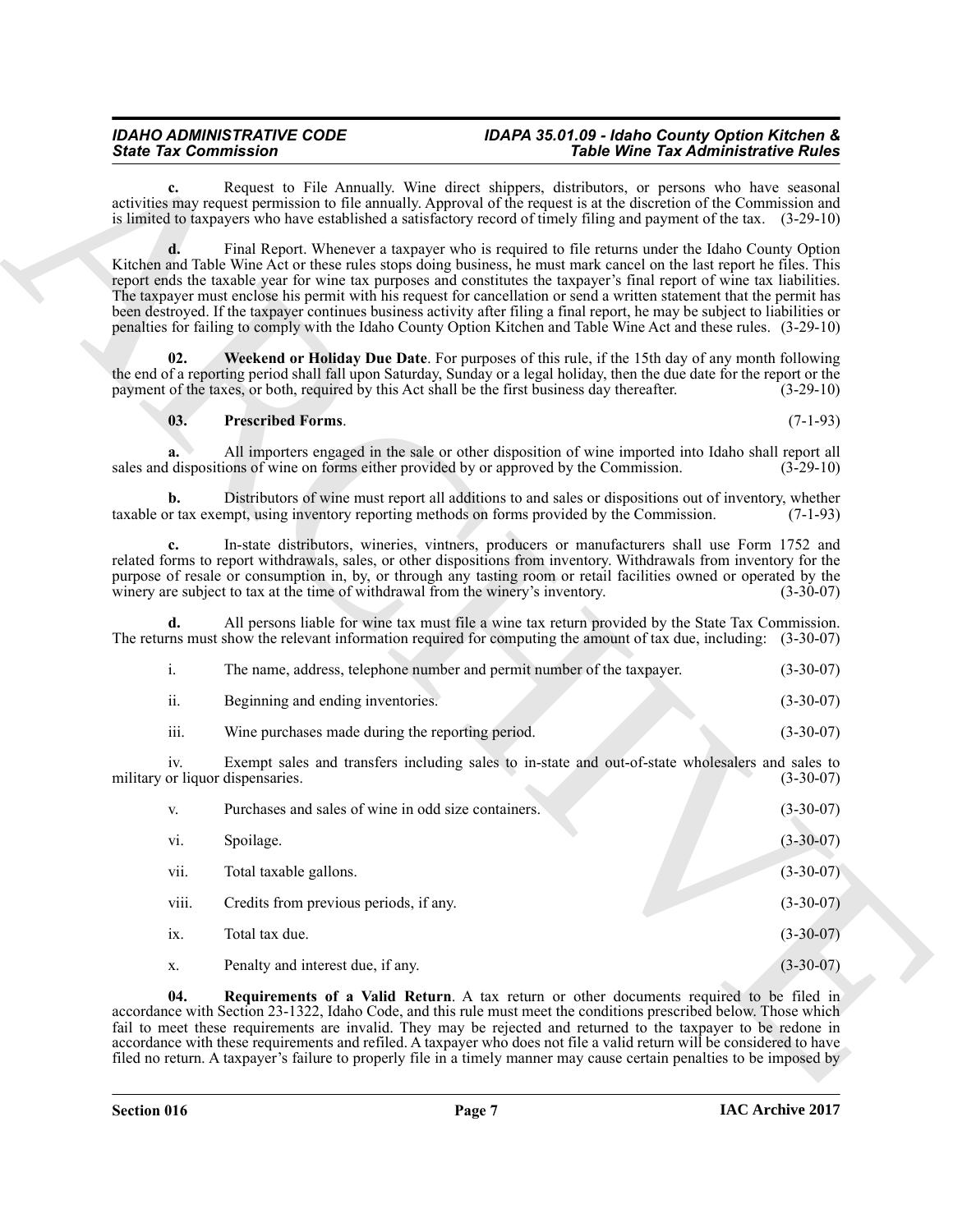Sections 63-3030A, 63-3046, and 63-3075, Idaho Code, and IDAPA 35.02.01, "Tax Commission Administration and Enforcement Rules." (3-30-07) Enforcement Rules."

**a.** All wine tax return forms must be completed and copies of all pertinent supporting schedules or computations must be attached. The results of supporting computations must be carried forward to applicable lines on the wine tax return form.  $(7-1-93)$ 

**b.** All wine tax returns or other documents filed by the taxpayer must include his wine tax permit and Federal Taxpayer Identification Number in the space provided. (7-1-93) number and Federal Taxpayer Identification Number in the space provided.

**c.** A wine tax return that does not provide sufficient information to compute a tax liability does not a valid wine tax return. (7-1-93) constitute a valid wine tax return.

**d.** Perfect accuracy is not a requirement of a valid return, even though each of the following conditions is required it must be on the proper form, as prescribed by the State Tax Commission; it must contain a computation of the tax liability and sufficient supporting information to demonstrate how that result was reached; and it must show an honest and genuine effort to satisfy the requirement of the law. (3-30-07) it must show an honest and genuine effort to satisfy the requirement of the law.

#### <span id="page-7-7"></span><span id="page-7-6"></span><span id="page-7-0"></span>**017. REDETERMINATION, COLLECTION, AND ENFORCEMENT (RULE 017).**

Since Tax Gomentzial comparison in the SMD Likelao College and DAMA SECULAR DEVICE Tax Gomentzial control of the SMD Likelao College and College and College and College and College and College and College and College and **01. Administrative Appeals**. Sections 63-3042 through 63-3065A, 63-3068, and 63-3070, Idaho Code, govern the method for administrative appeals, appeals to the Board of Tax Appeals, and appeals to Idaho's District and Supreme Courts, as well as collection and enforcement of the wine tax. The provisions and terms of those Income Tax statutes and Income Tax Rules promulgated thereunder, to the extent consistent with the Idaho County Option Kitchen and Table Wine Act and these rules, are hereby adopted by this reference as if stated in full in this rule. (7-1-93)

<span id="page-7-9"></span>**02. Substitution of Terms**. Wherever the terms income or income tax are used in those statutes and rules, the terms wine or wine tax shall be substituted for purposes of the County Option Kitchen and Table Wine Act and these rules.

<span id="page-7-8"></span>**03. Copies of Code and Rules Available**. Copies of Idaho Code provisions and rules that deal with procedures for redetermination, collection, enforcement, and other matters are available at offices of the Division of Statewide Administrative Rules and at those libraries specified in Section 67-5205(c), Idaho Code. (7-1-93)

#### <span id="page-7-3"></span><span id="page-7-1"></span>**018. PENALTY AND INTEREST (RULE 018).**

If taxes on wine are not timely paid by the person(s) liable for such tax, a penalty shall be applied as provided by Section  $63-3045$ , Idaho Code. (7-1-93) Section 63-3046, Idaho Code, together with interest as provided by Section 63-3045, Idaho Code.

#### <span id="page-7-4"></span><span id="page-7-2"></span>**019. RECORDS REQUIRED (RULE 019).**

<span id="page-7-5"></span>**01. In General**. Every person liable for the payment of taxes on wine shall keep and preserve the following records: (7-1-93)

**a.** A daily record of all cash and credit sales including invoices, receipts, journals, and other related (7-1-93) records.  $(7-1-93)$ 

**b.** A record of the amount of all merchandise purchased, including all bills of lading, invoices, and copies of purchase orders arranged serially according to date.

**c.** A record of and supporting documents for all deductions and exemptions allowed by law or claimed in filing wine tax returns. (7-1-93)

**d.** True and complete inventories of the wine stock on hand taken at the end of each month. (7-1-93)

**e.** True and complete records of breakage and spoilage claimed as a deduction from inventory.

 $(7-1-93)$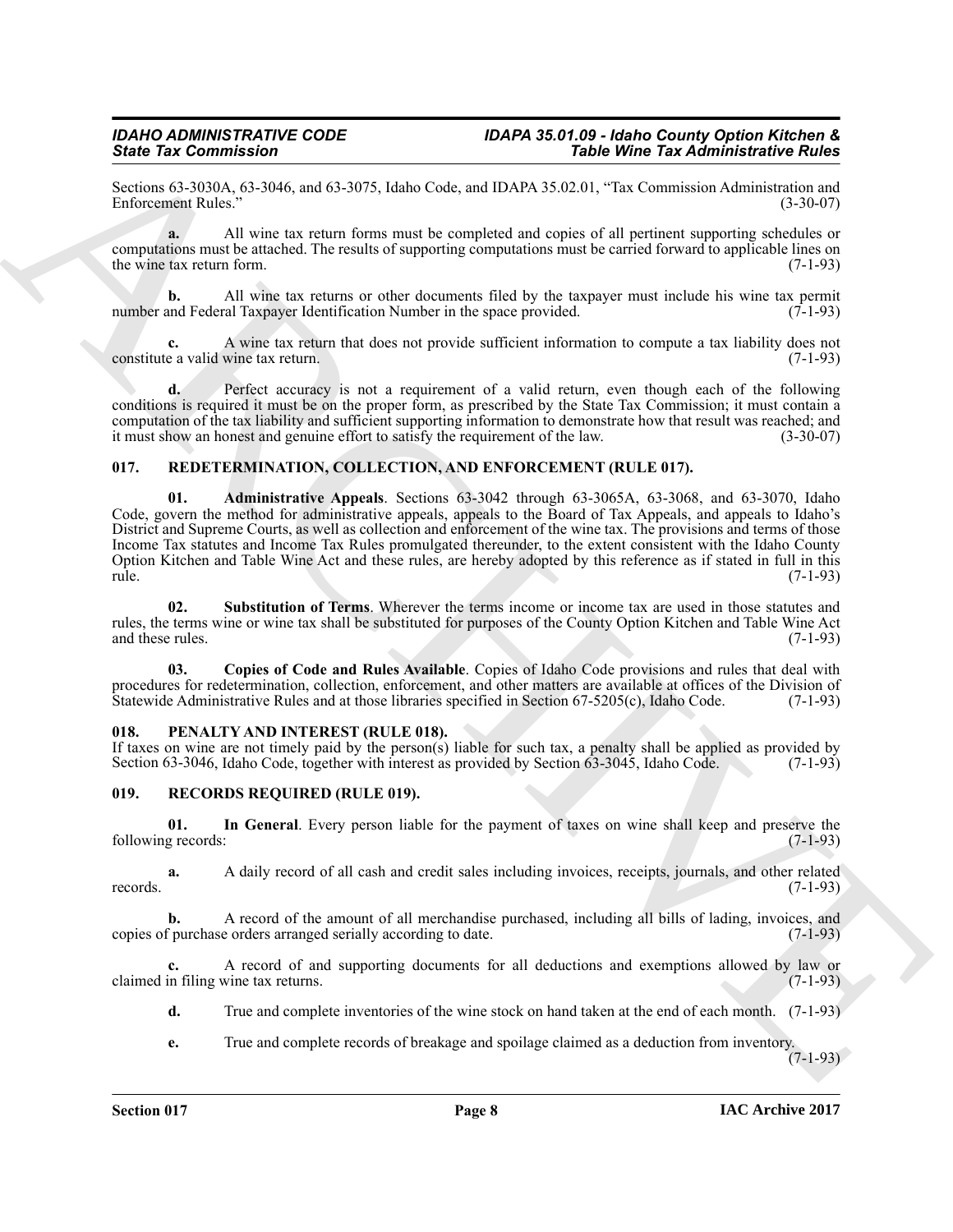<span id="page-8-5"></span><span id="page-8-4"></span>**02.** Record Retention. These records must be kept for a period of four (4) years as required by Section 23-1314, Idaho Code. If an assessment has been made by the Tax Commission and an appeal to the Commission or district court is pending, the books and records specified above, relating to the period covered by such proposed assessment shall be kept until final disposition of the appeal.  $(7-1-93)$ 

Since Yar Commission<br>  $\frac{1}{2}$  and  $\frac{1}{2}$  and  $\frac{1}{2}$  and  $\frac{1}{2}$  and  $\frac{1}{2}$  and  $\frac{1}{2}$  and  $\frac{1}{2}$  and  $\frac{1}{2}$  and  $\frac{1}{2}$  and  $\frac{1}{2}$  and  $\frac{1}{2}$  and  $\frac{1}{2}$  and  $\frac{1}{2}$  and  $\frac{1}{2}$  and  $\frac$ **03. Location and Condition of Records**. Records and files shall be kept on the premises of the place of business and maintained in a legible manner. They shall be kept clean and as much as possible free from deterioration. All invoices, sales slips, bank statements, and canceled checks should be kept in chronological order so as to be balanced with the records to which they pertain. (7-1-93)

#### <span id="page-8-6"></span><span id="page-8-0"></span>**020. VIOLATION OF ACT OR RULES -- REPORT TO DIRECTOR OF THE IDAHO STATE POLICE (RULE 020).**

Whenever a violation of any of the requirements imposed on any person by the Act or these rules has occurred, the violation shall be immediately reported to the Director of the Idaho State Police, who may initiate the action necessary for the enforcement of the Act, including without limitation, license revocation proceedings. (3-15-02)

#### <span id="page-8-3"></span><span id="page-8-1"></span>**021. DECLARATORY RULINGS (RULE 021).**

Declaratory Rulings may be made by the State Tax Commission under the provisions of Section 67-5255, Idaho Code, and IDAPA 35.02.01, "Tax Commission Administration and Enforcement Rules," Rule 110. (5-3-03) Code, and IDAPA 35.02.01, "Tax Commission Administration and Enforcement Rules," Rule 110.

#### <span id="page-8-2"></span>**022. -- 999. (RESERVED)**